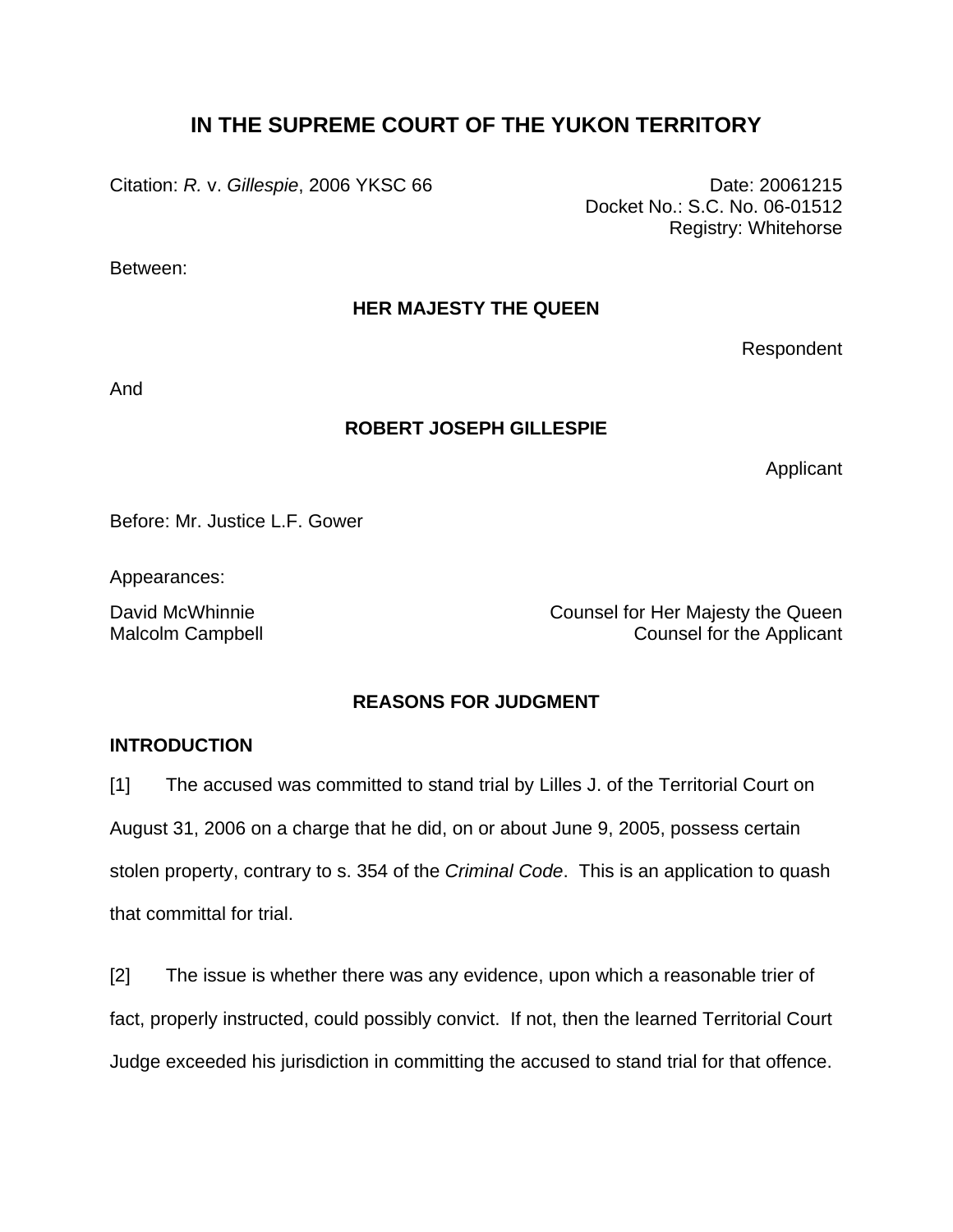# **LAW**

# **A. Scope of Review on** *Certiorari*

[3] As this is an application for an order in the nature of *certiorari* to quash the order

to stand trial, it is helpful at the outset to note the scope of my review powers on such an

application. These were helpfully set out in *R.* v. *Mauro*, [1993] O.J. No. 386, by

Salhany J., of the Ontario Court of Justice, at p. 6 of the Quicklaw Report:

"In Martin, Simard and Desjardins, (1978), 41 C.C.C. (2d) 342 (S.C.C.), Chief Justice Laskin described the right of review of an order to stand trial this way, at p. 345,

. . . the review on sufficiency must be a review to determine whether the committal was made arbitrarily or, at the most, whether there was some evidence upon which an opinion could be formed that an accused should go to trial.

In my view, the expression "some evidence" must mean more than a scintilla of evidence. The responsibility of the reviewing judge in determining whether there is "some evidence" must of necessity require him to engage in some weighing or testing process. At the same time, he must recognize that he must not substitute his discretion for that of the presiding justice. Even if he disagrees with the presiding justice as to the sufficiency of the evidence, he is not entitled to quash so long as there was "some evidence upon which an opinion could be formed" by the justice that the accused should be put on his trial." (my emphasis)

[4] In *Skogman* v. *The Queen*, [1984] 2 S.C.R. 93, Estey J., for the majority of the

Supreme Court of Canada, was speaking of the review powers of a superior court on an

application to quash a committal for trial when he held, at p. 107, that the Court:

". . . must be satisfied that the evidentiary test has been passed or failed, as the case may be, as a matter of law. . . [T]he Court must independently assess the record to determine whether there was any evidence to support the committal for trial." (my emphasis)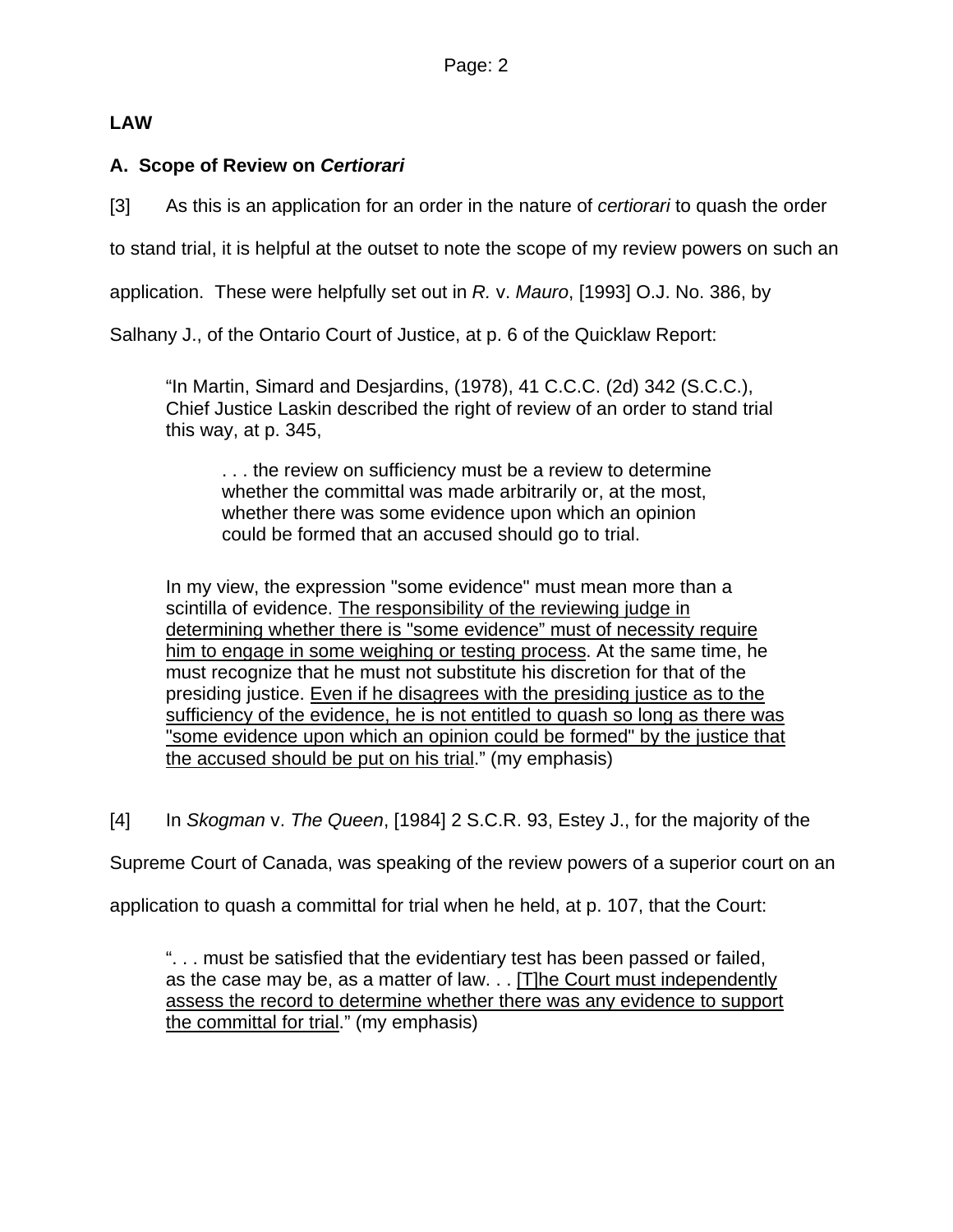#### **B. Test for Committal in Circumstantial Cases**

[5] The well-known test for committing an accused for trial at a preliminary inquiry comes from *United States of America* v. *Shephard*, [1977] 2 S.C.R. 1067 (S.C.C.). That test is "whether or not there is any evidence upon which a reasonable jury properly instructed could return a verdict of guilty". In cases involving direct evidence, the test is relatively straightforward in its application. However, in cases involving circumstantial evidence, the application of the test becomes more complicated, because the essential elements of the offence have to be inferred from facts not in issue. Therefore, in order to determine whether a properly instructed jury could reasonably convict, a preliminary inquiry judge must determine whether, assuming the circumstantial facts are proved, it would be reasonable to make the inference, or inferences, sought by the Crown: see *R.* v. *Charemski*, [1998] 1 S.C.R. 679 at para. 22. Thus, it is in evaluating the rationality of the necessary derivative inference, or in testing the legitimacy of the inference, that the judge at the preliminary inquiry performs a weighing function (*R.* v. *Charemski*, *supra*, at para. 23).

[6] A problem arose in some of the earlier jurisprudence, when importing into this analysis the so-called rule in *Hodge's Case* regarding circumstantial evidence. In brief, the rule in *Hodge's Case* states that a conviction based upon circumstantial evidence can only be supported if the guilt of the accused is the only reasonable inference to be drawn from the evidence. If there are other competing reasonable inferences which are equally consistent with the innocence of the accused, then the trier of fact should be left with a reasonable doubt about the accused's guilt.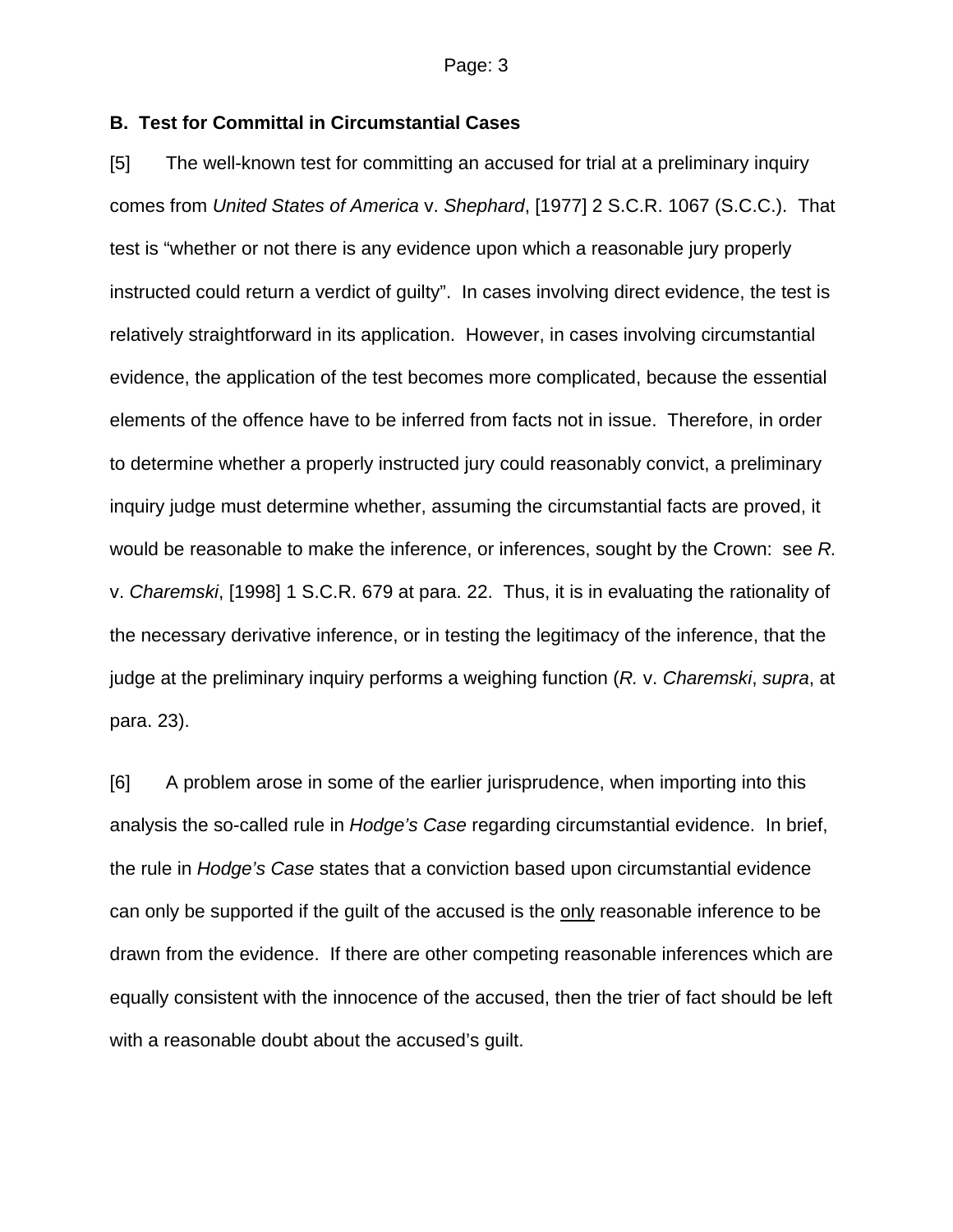[7] Fortunately, the issue has been more recently clarified by the Supreme Court of Canada. Initially, in *Mezzo* v. *The Queen* (1986), 27 C.C.C. (3d) 97, McIntyre J., for the majority of that Court, stated at p. 107, that ". . . even in circumstantial cases the law now is that any determination as to compliance with the rule in *Hodge's Case* would be left to the jury". In other words, any determination as to whether there are indeed competing inferences and how much weight those inferences should be given is a matter for the trier of fact and not for the preliminary inquiry judge in deciding upon a committal for trial. That conclusion was supported by McLachlin J., as she then was, speaking for the dissent in *R.* v. *Charemski*, cited above. Later, in *R.* v. *Arcuri*, 2001 SCC 54, McLachlin C.J. delivered the judgment of the court. At para. 27, she stated that both the majority and the dissent in *Charemski* clearly reaffirmed the test in *Shephard*, cited above. In circumstantial cases, McLachlin C.J. allowed, at para. 23, that there must be a "limited weighing" of the evidence by the preliminary inquiry judge in order to determine whether that evidence is reasonably capable of supporting the inferences that the Crown asks the jury to draw. However, in doing so, the judge does not draw factual inferences or assess credibility. Rather, he or she only asks whether the evidence, if believed by the trier of fact, could reasonably support the inference of guilt sought by the Crown. Interestingly, at para. 25 of *Arcuri*, McLachlin C.J. referred back to the decision of McIntyre J. in *Mezzo* and noted that his concern there was to reject the argument that the judge, in deciding upon a committal for trial or a directed verdict, must determine whether guilt is "the only reasonable inference" (my emphasis).

[8] In the more recent case of *R.* v. *Sazant*, 2004 SCC 77, Major J., speaking for the five to two majority of the Supreme Court of Canada, once again confirmed the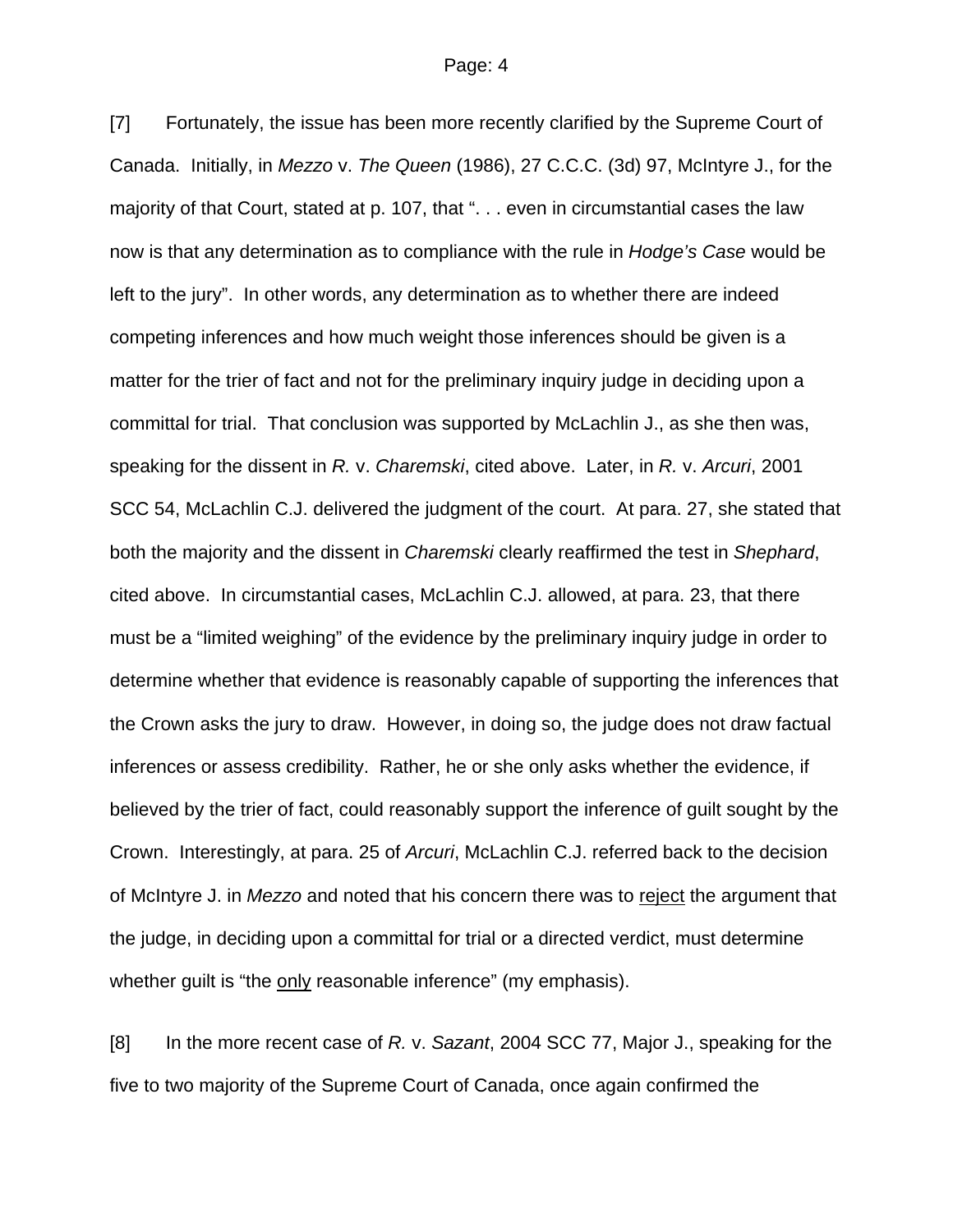*Shephard* test for a preliminary inquiry judge in committing an accused to trial, and stated that the judge is not permitted to assess credibility or reliability. Importantly, he also said, at para. 18, that "where more than one inference can be drawn from the evidence, only the inferences that favour the Crown are to be considered". Further, Major J. warned that a preliminary inquiry judge who fails to respect these constraints acts in excess of his or her jurisdiction.

[9] In the hearing before me, there was a debate between Crown and defence counsel about the state of the law in situations involving committals for trial or applications for directed verdicts (or non-suits), in cases where the evidence is entirely circumstantial. The dispute arose from the earlier jurisprudence I just alluded to dealing with the rule in *Hodge's Case*. For example, *R.* v. *Alle*, [1995] O.J. No. 810, a decision of Marchand J. of the Ontario Court of Justice, relied upon the previous decision of the Ontario Provincial Court in *R.* v. *Nelles* (1982), 16 C.C.C. (3d) 97. *Nelles* concluded that, in a case of circumstantial evidence where the evidence is equally consistent with a rational conclusion that the accused is innocent, as it is with the accused's guilt, then there is no evidence upon which a reasonable jury properly instructed could convict. Similarly, Marchand J. in *Alle* stated, at para. 9, that it is:

". . . well established that where the evidence is equally consistent with innocence as with guilt, there is no evidence upon which the accused may be committed for trial."

Defence counsel initially relied upon *Alle* as a correct statement of the law. However, when pressed by me to provide additional authority, as the Crown fundamentally opposed the proposition in *Alle*, counsel were unable to locate any superior court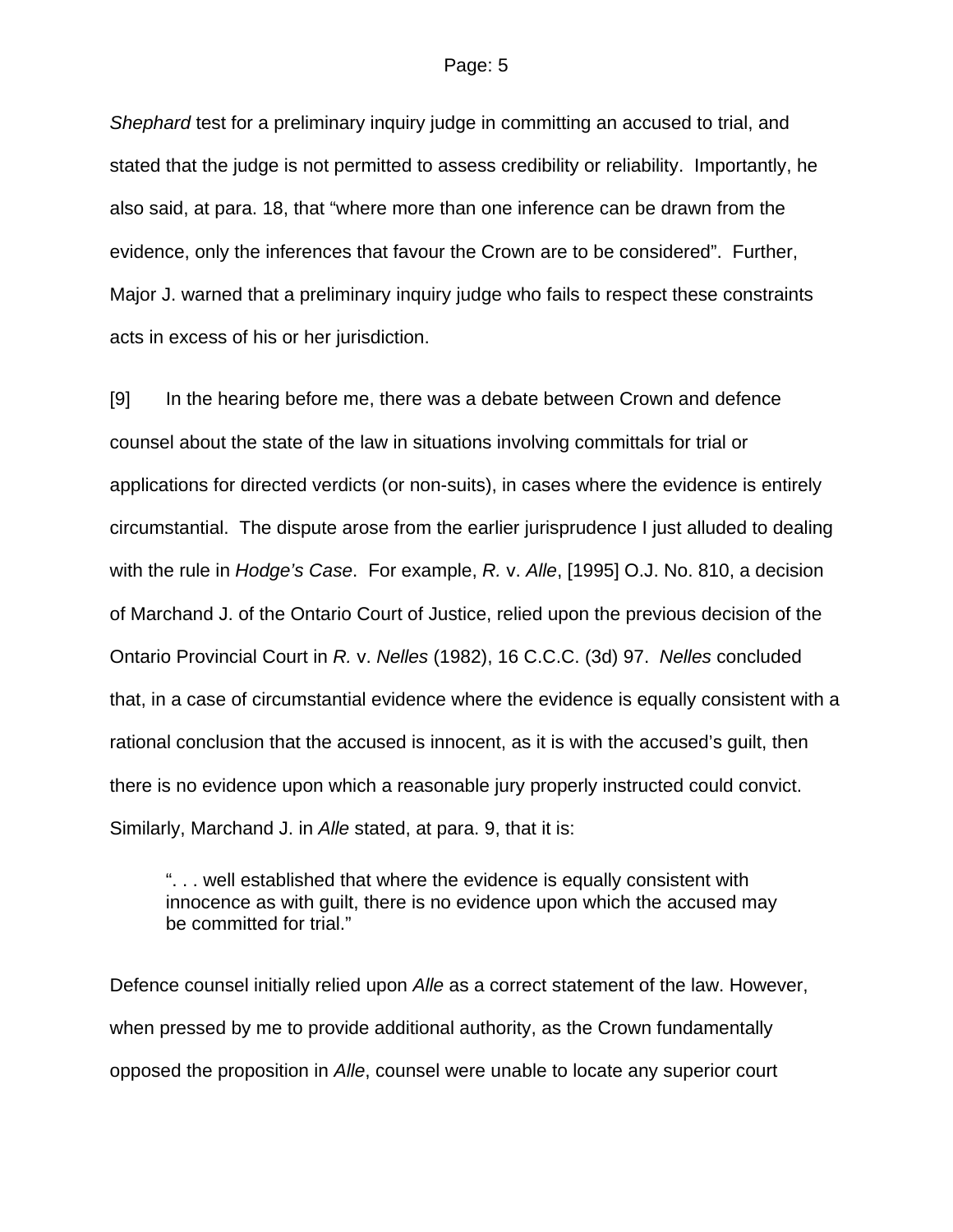authority expressly endorsing the decision. On the contrary, Ray J., of the Ontario Court of Justice (Prov. Div.), in *R.* v. *Sittampalam*, [1996] O.J. No. 3494, at para. 31, feared that the *Nelles* and *Alle* decisions may have resurrected a test specifically rejected by the Supreme Court of Canada, and she declined to follow them. Rather, at para. 26, Ray J. held that where the evidence is circumstantial, it must not be weighed for competing inferences, but solely to see if it meets the *Shephard* test.

[10] In *R.* v. *Green,* [1998] O.J. No. 5673, Ewaschuk J., of the Ontario Court of Justice (Gen. Div.), also confirmed that the rule in *Hodge's Case* does not apply at a preliminary inquiry:

"In face [as written] of competing reasonable inferences, the judge fundamentally erred by requiring that the evidence heard at the preliminary inquiry gave rise to the exclusive reasonable inference that the accused had guilty knowledge and, therefore, possession of the gun and ammunition. Had the judge found that the evidence gave rise to mere suspicion as opposed to reasonable inference the judge would have been justified in discharging the accused." (my emphasis)

[12] It is the last sentence of the above-captioned quote which defence counsel ultimately sought to rely upon in attacking the committal for trial in the case at bar. In my view, this comment by Ewaschuk J. says nothing more than what the Supreme Court of Canada said in *Arcuri* about the need for a preliminary inquiry judge to engage in a "limited weighing" of the evidence in order to assess the reasonableness of the inference the Crown seeks to draw from the circumstantial evidence. If that inference could be drawn, then it is of no concern to the preliminary inquiry judge that there are additional competing inferences pointing to the innocence of the accused. It is exclusively for the trier of fact to determine whether it will draw such competing inferences and what weight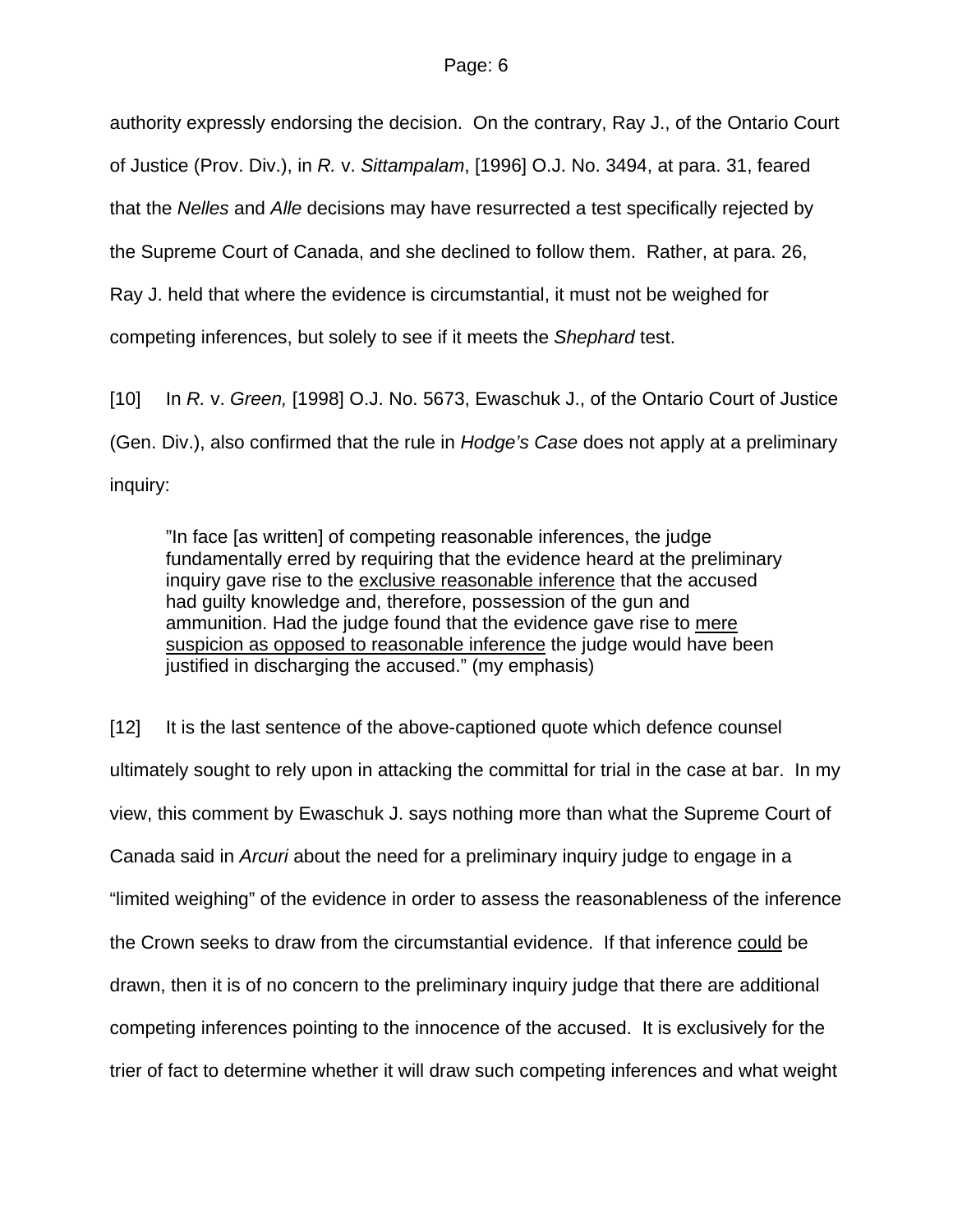it will give them. In other words, if the preliminary inquiry judge correctly concludes that there is evidence which is reasonably capable of supporting the inference the Crown relies upon to prove the essential elements of the offence, then the *Shephard* test for committal for trial will be met. Evidence which falls short of that standard and merely gives rise to a "suspicion", as opposed to a reasonable inference, will result in the discharge of the accused at the preliminary inquiry.

### **ANALYSIS**

l

[13] The learned Territorial Court Judge correctly recognized that, as he was dealing with a preliminary inquiry and not a trial, he was not concerned with the reliability or credibility of the Crown witnesses.<sup>1</sup> He also correctly identified this case as one which involves only circumstantial evidence.

[14] However, the learned Territorial Court Judge justified his committal on the possibility that a reasonable inference could be drawn that the accused must have had knowledge of and control over the stolen goods, and therefore possession of them, based upon evidence that:

- a) the nature, quantity and manner of storage of the goods were such that they could not have escaped the accused's attention;
- b) the accused had knowledge of the tenants of the house in which the stolen goods were found; and

<sup>&</sup>lt;sup>1</sup> Transcript, August 2, 2006, p. 109, lines 11-12; and Transcript, August 31, 2006, p. 11, lines 14-25; p. 12, lines 1-7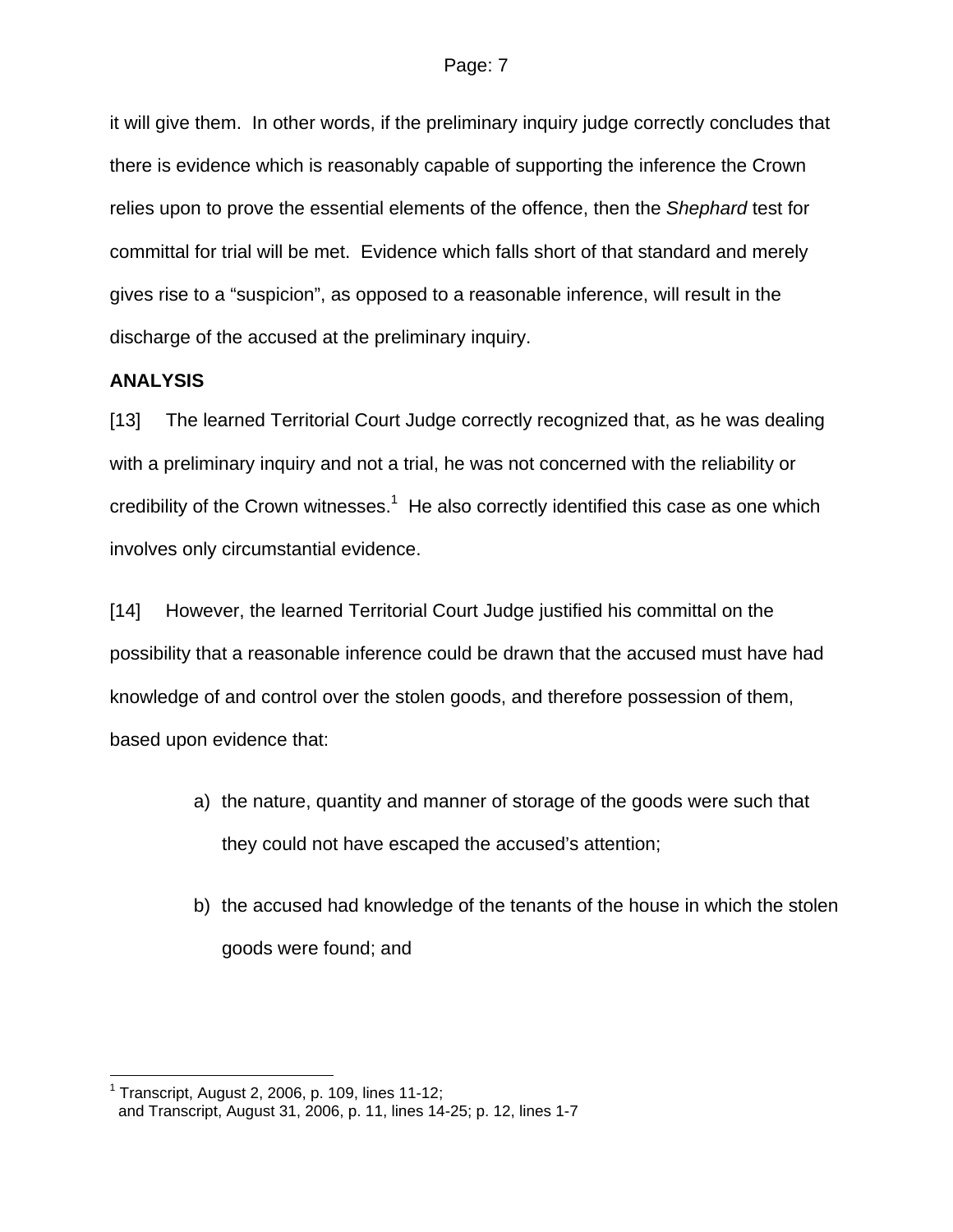c) the accused was a landlord of the tenants and received monthly rent from

them.

That portion of the Judge's reasons which reflect the above reads as follows:

". . . .I think it is open for a jury, acting reasonably, to conclude that Mr. Gillespie was aware of the goods piled up in the house. He lived 30 feet away. There is some evidence – there is some evidence – although inconsistent evidence, that he visited the place. Keep in mind that the tenancy was very short. Considering the amount of goods and how they were stored in the house, Mr. Gillespie, having some knowledge of the tenants, and there's some evidence indicating that there's some previous connections either to the tenants or to relatives of the tenants, a jury could conclude that he was aware of the goods in the house, and, from the nature of the goods, the quantity of the goods, how they're stored, that he knew that they were stolen. In the words of one of the cases filed, the operation was too pervasive to be easily concealed.

Gillespie was a landlord. He took monthly rent. He could have evicted the tenants and did not do so. He allowed the property to be used for illegal purposes and received compensation for so doing. He had a choice to do otherwise."<sup>2</sup>

[15] With great respect, in my view the learned Territorial Court Judge may have erred

here, as there was arguably no evidence capable of supporting a reasonable or rational

inference that the accused had knowledge of the stolen property in the house for the

### reasons expressed above.

[16] Firstly, the Territorial Court Judge was clearly in error, or misspoke himself, when he referred to evidence that the accused resided "30 feet" from the house in which the stolen goods were located. The investigating officer, Cst. Bechtel, clearly testified at the preliminary inquiry that the accused's residence was some thirty yards (not feet) from the

<sup>————————————————————&</sup>lt;br><sup>2</sup> Transcript, August 31, 2006, p. 12, lines 18-27; and p. 13, lines 1-12.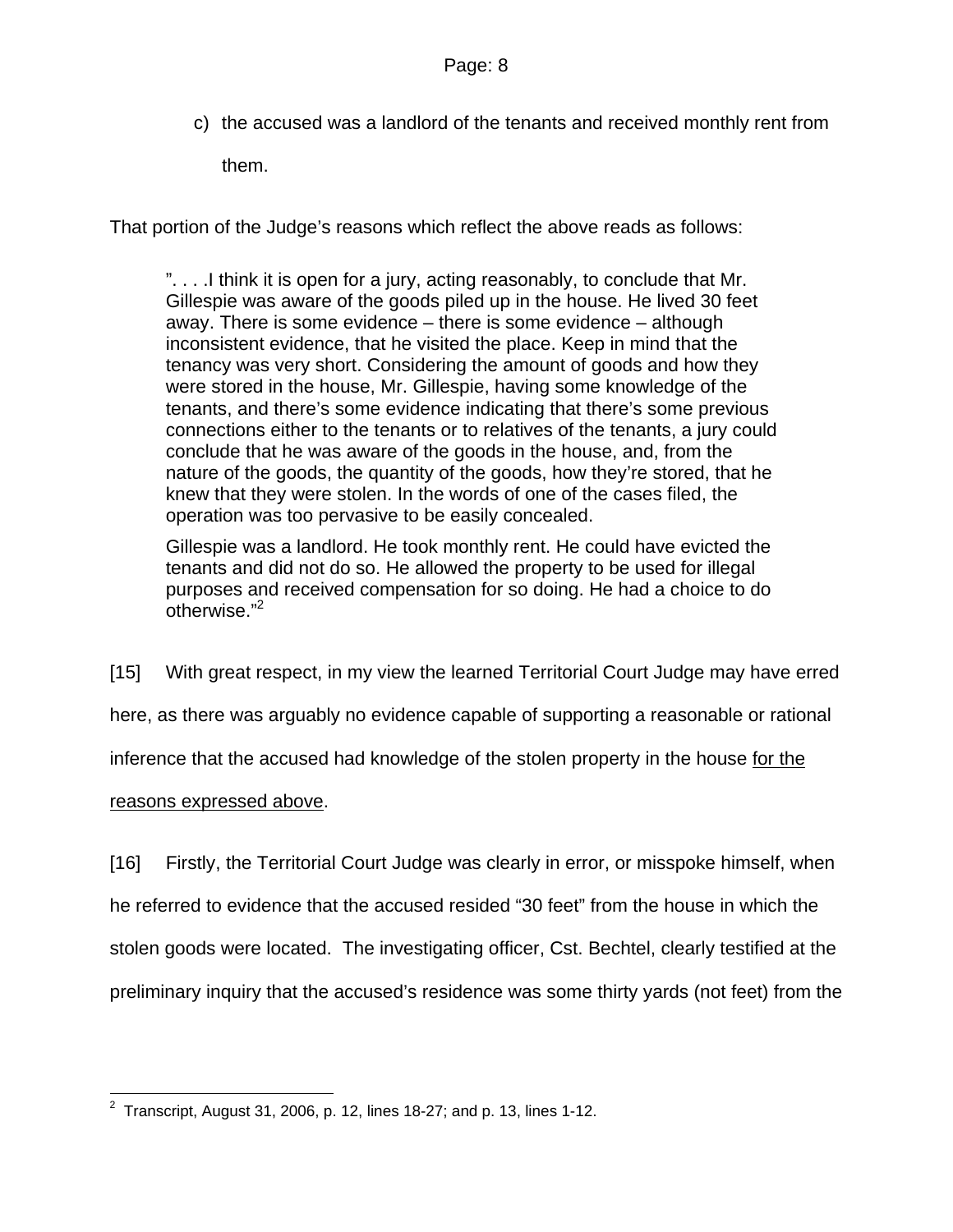subject house. $^3$  The distance could well be significant to a trier of fact, because, as defence counsel submitted, thirty yards is about the width of two city lots.

[17] Secondly, the Constable testified that the accused lived in a converted bus, and that in between the bus and the subject house, there was a shop or garage. $4$  Yet, there was no evidence led as to the availability of a sightline from the accused's residence to the house, or the positioning of windows in either the bus or the house, which might have been capable of supporting a reasonable inference that the accused could have seen into the house and therefore observed some of the stolen property without entering.

[18] Thirdly, there was nothing in the evidence about the accused's previous knowledge of the tenants which was capable of supporting a reasonable inference that he must therefore have had knowledge of the presence of stolen goods in the house. There was evidence that the accused was acting as a landlord with respect to the house and that one of the tenants, Warren Edzerza (a.k.a. Ellis), had previous knowledge of the accused and described him as a friend.<sup>5</sup> There was also evidence that the other tenant, Kim Mulholland, knew the accused before commencing her tenancy in the house and that the accused had previously worked with her grandfather. $^6$  However, there is nothing in any of that evidence, standing alone, which could rationally support an inference that the accused must therefore have known about the stolen property in the house.

 3 Transcript, August 2, 2006, p. 37, line 11.

 $4$  Transcript, August 2, 2006, p. 37, lines 6-11.

 $5$  Transcript, August 2, 2006, p. 77, lines 11-26.

 $6$  Transcript, August 2, 2006, p. 53, lines 3-14.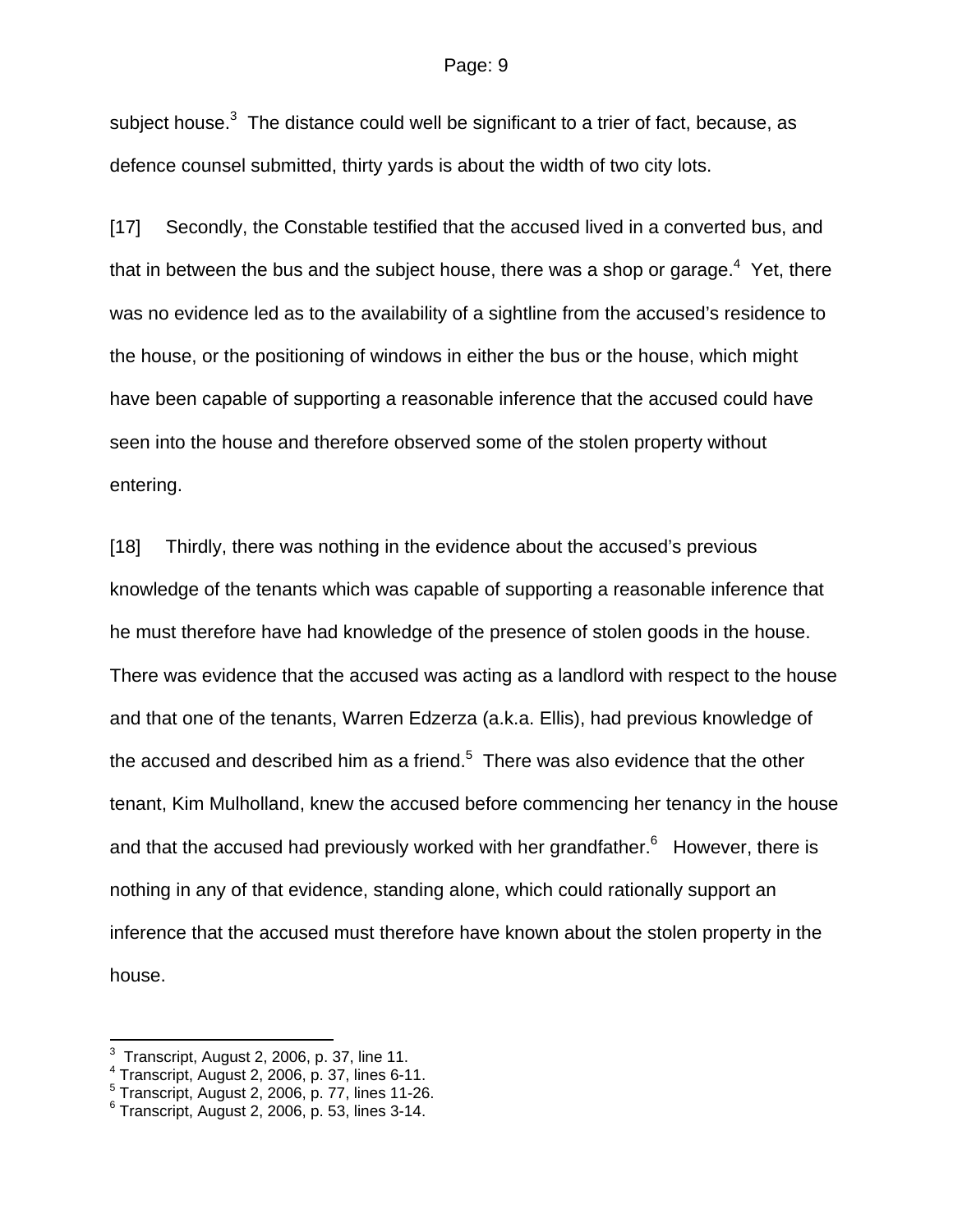[19] On the other hand, the learned Territorial Court Judge correctly observed the

evidence that the accused had visited the house at some time during Mr. Edzerza's

tenancy, which may have commenced on or about April 17, 2005, if not earlier.

Because of its potential importance, I will set out this portion of Mr. Edzerza's evidence

on the point:

- "Q. When you were living at that residence, did he ever visit you at the house you rented or did you ever visit him on his bus?
- A. When I wasn't living there, he came to town and visited me at my place, yes. A couple of times.
- Q. Okay. When you were living there, did he ever come into the house to visit you?
- A. Oh, yeah.
- Q. If he'd have gone into the house - would you have had any objection if he had gone into the house without you being there, for example?
- A. No. Wouldn't have cared; you could have went in there and I wouldn't have cared.
- Q. You trusted him?
- A. Yeah. Yeah."<sup>7</sup> (my emphasis)

[20] Admittedly, in cross-examination, Mr. Edzerza conceded that he could have been mistaken about the fact the accused visited him and that it was possible that he did not come into the house while Mr. Edzerza was staying there. $8$  However, a trier of fact hearing that evidence could decide to reject Mr. Edzerza's equivocation or retraction in cross-examination and accept his earlier evidence confirming that the accused had indeed visited him in the house when he lived there.

<sup>&</sup>lt;sup>7</sup><br><sup>7</sup> Transcript, August 2, 2006, p. 104, lines 15-27; p. 105, lines 1-2.<br><sup>8</sup> Transcript, August 2, 2006, p. 105, lines 23, 27; p. 106, lines 1.7.

Transcript, August 2, 2006, p. 105, lines 23-27; p. 106, lines 1-7.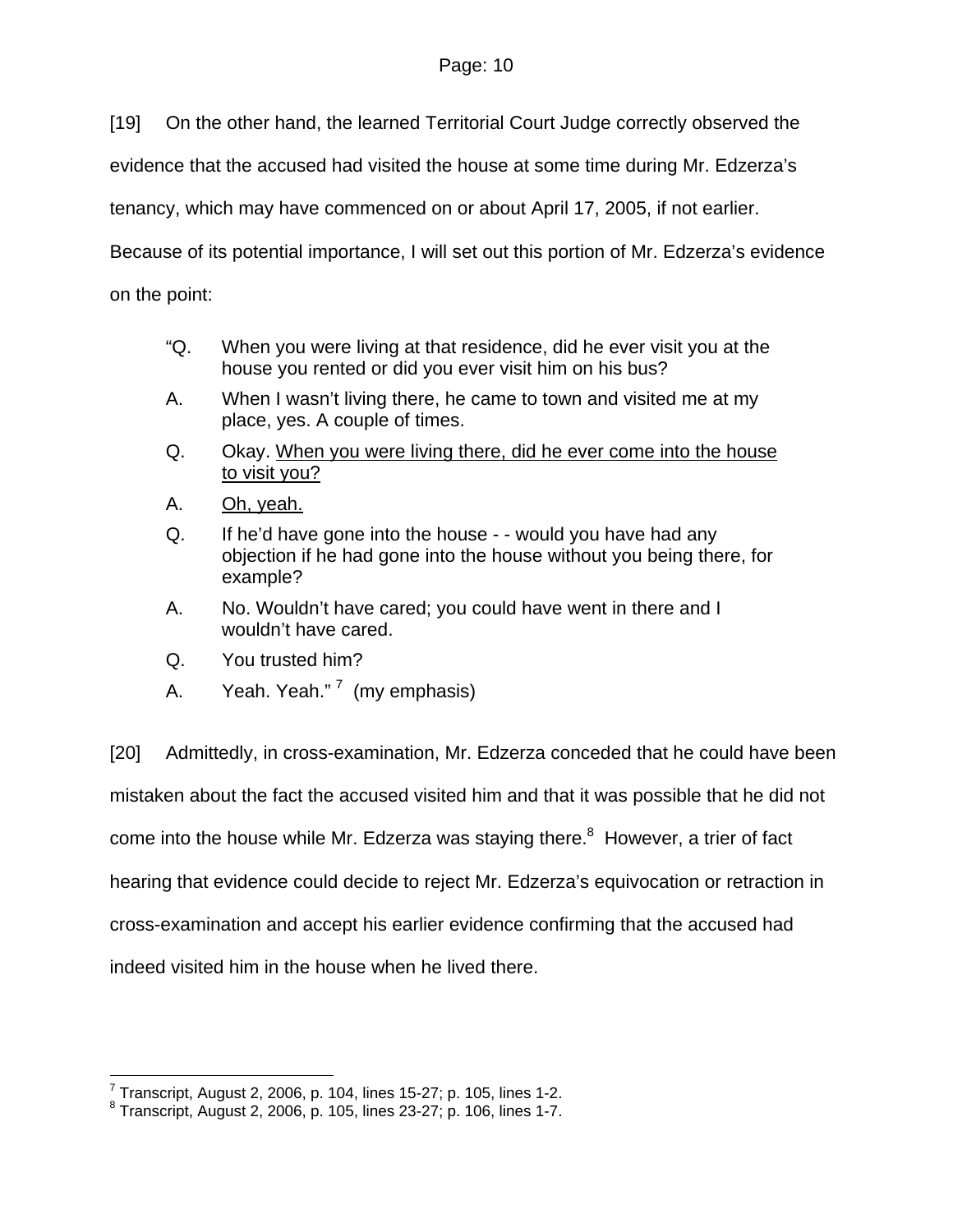[21] Having said that, I questioned whether that evidence, standing alone, is capable of supporting a reasonable inference that the accused visited the house at a time when the stolen property was present, and therefore must have had knowledge about it. Cst. Bechtel testified that, on June 9, 2005, which was the day Ms. Mulholland and Mr. Edzerza were arrested, the house was found to be "stacked full of various property, from tools, saws, drills, routers, other furniture items [and] numerous paintings . . .".<sup>9</sup> In addition, there were cameras and laptop computers, and from a room in the basement, a number of firearms were seized. The exhibit list of the stolen property filed at the preliminary inquiry totalled some 183 items.<sup>10</sup> The Constable said that the house was so packed with the items that there was a kind of "pathway to get into the rooms" and that he couldn't even go into all of the rooms because they were so full of the stolen goods that he couldn't walk through them without climbing over the items.<sup>11</sup> Based on this evidence, if the accused had visited the house at a time after the stolen property had been brought into the house and stored in that fashion, a reasonable inference could easily be drawn that the accused would have had knowledge of its presence. The problem, however, is that there is no evidence as to when the visit or visits by the accused with Mr. Edzerza occurred in relation to when the stolen goods were brought into the house.

[22] Without such evidence, could a trier of fact reasonably infer that such a visit or visits occurred at a time when the stolen property was present? Having considered this at some length, I am inclined to conclude that such an inference could not reasonably be

 9 Transcript, August 2, 2006, p. 23, lines 16-18.

 $10$  Exhibit #1.

<sup>&</sup>lt;sup>11</sup> Transcript, August 2, 2006, p. 23, lines 18-27; p. 24, lines 1-3.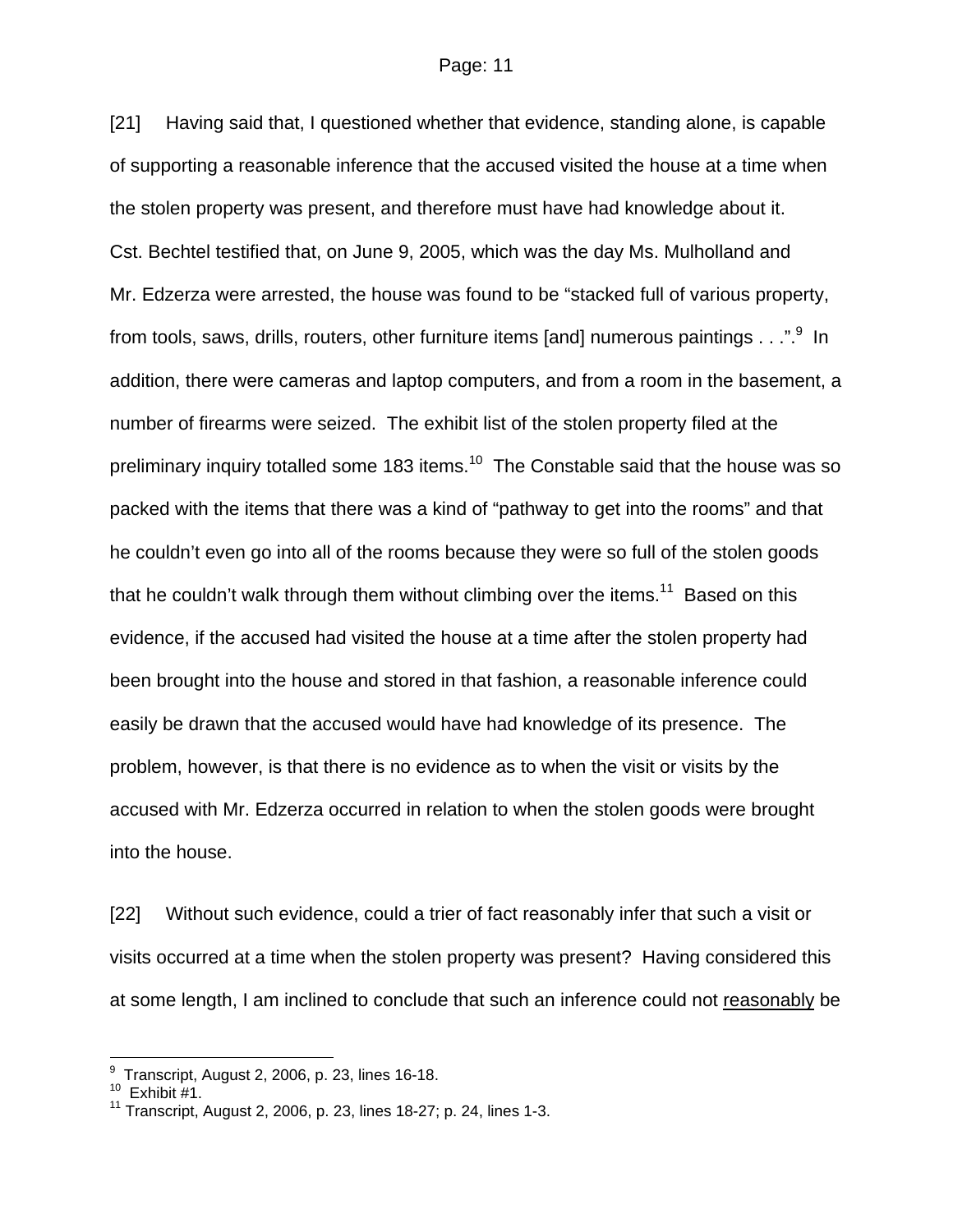made. I say that because the evidence is ambiguous. Clearly, the visit or visits were during Mr. Edzerza's occupancy and therefore likely during his tenancy. But, beyond that, the evidence could mean the accused visited either after, or before, the stolen goods were present in the house. Therefore, in order for a trier of fact to conclude that the visit(s) occurred after the stolen property was present, the trier would have to engage in assumption or speculation, neither of which constitutes the process of drawing a reasoned and logical inference from other proven non-contentious facts.

[23] Further, the learned Territorial Court Judge made reference to the accused acting in the capacity as landlord for both Mr. Edzerza and Ms. Mulholland to support the possibility that one could reasonably infer that the accused had control of the house ("He allowed the property to be used for illegal purposes.  $\ldots$ ").<sup>12</sup> I will return to this point later, but for now it will suffice to observe that the learned Territorial Court Judge seemed to couple the potential inference of control with the possible inference that the accused also had knowledge of the stolen property within the house, to support a further reasonable inference that, at the very least, the accused was in constructive possession of that stolen property. Once again, the reasonableness of that analysis depends entirely on whether a trier of fact could infer that the accused had knowledge of the presence of the stolen property in the house, based simply on the evidence that the accused visited the house. In my respectful view, that proposition is so tenuous that it could only give rise to a "mere suspicion" and not a reasonable inference. However, for reasons which I will come to shortly, my criticism of the learned Territorial Court Judge's apparent reasoning here does not affect the result on this application.

 $12$  Transcript, August 31, 2006, p. 13, lines 10-11.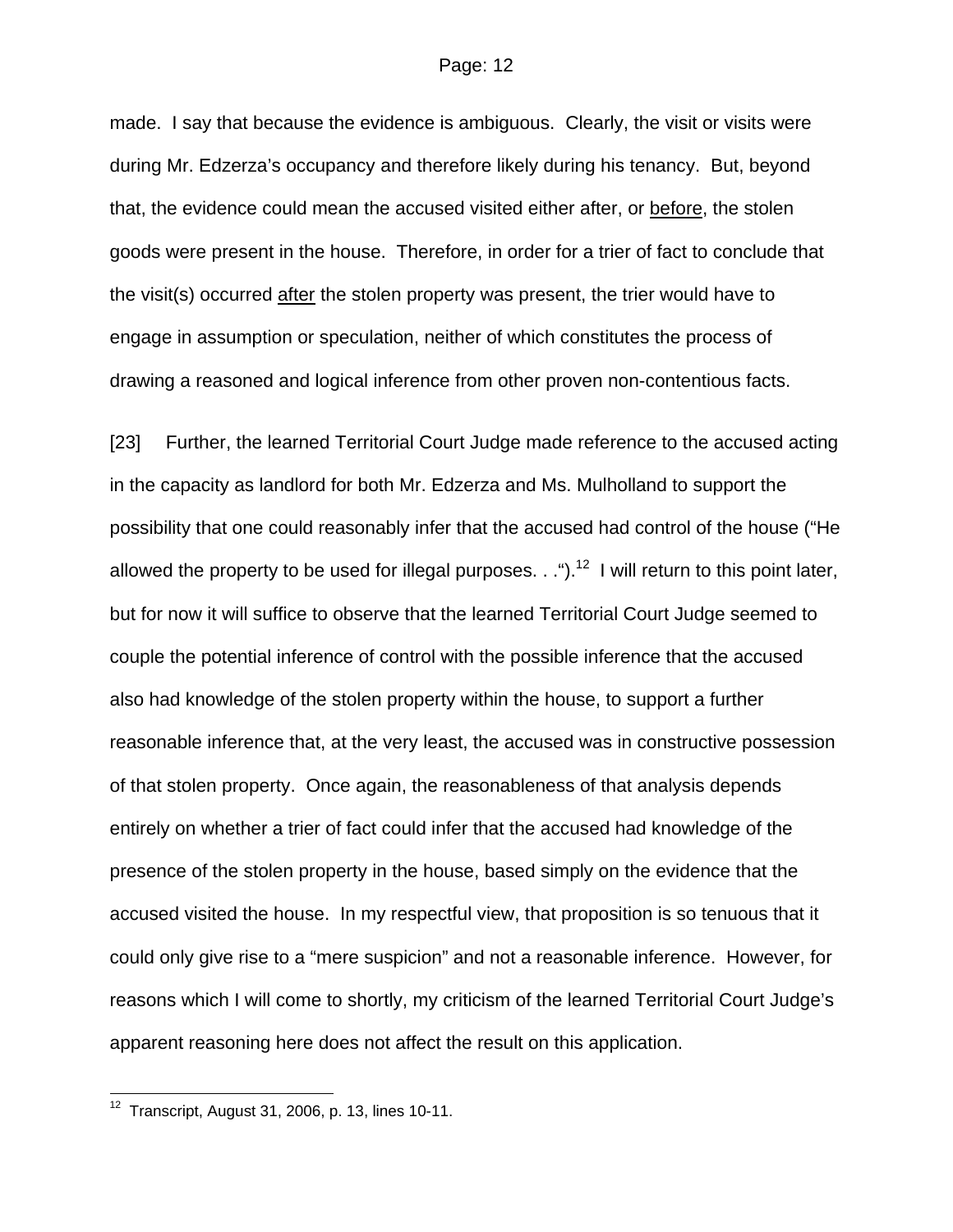[24] Defence counsel emphasized that there was no certificate of title filed at the preliminary inquiry and that consequently there was no evidence to indicate whether the accused was actually the owner of the land on which the house, shop and bus were located, or whether he held some other lesser form of interest in the land. Further, the defence argued that there was no evidence that the accused had any interest in the land prior to the commencement of the tenancies with Mr. Edzerza and Ms. Mulholland. Hence, a reasonable inference could be drawn that the accused's interest in the land coincided with the commencement of Mr. Edzerza's tenancy on April 17, 2005. Accordingly, the defence argument was that there was no opportunity for the accused to exercise any control over the house prior to the commencement of Mr. Edzerza's tenancy. Therefore, there would have been no possibility of the accused being in direct possession or constructive possession of any stolen goods in the house, prior to the commencement of Mr. Edzerza's tenancy, since control is an essential element which must be proven to establish possession.

[25] I accept the defence argument to a point. If the only reasonable inference capable of being drawn from the evidence was that the commencement of the accused's interest in the land was concurrent with the commencement of Mr. Edzerza's tenancy, then there would have been no opportunity for the accused to exercise any independent exclusive control over the land or the house, which might otherwise be capable of giving rise to the inference that the accused could have played a part in the stolen goods being moved into the house. However, as I will attempt to demonstrate shortly, there is evidence which could reasonably lead to an inference that the accused's interest in the land pre-dated Mr. Edzerza's tenancy.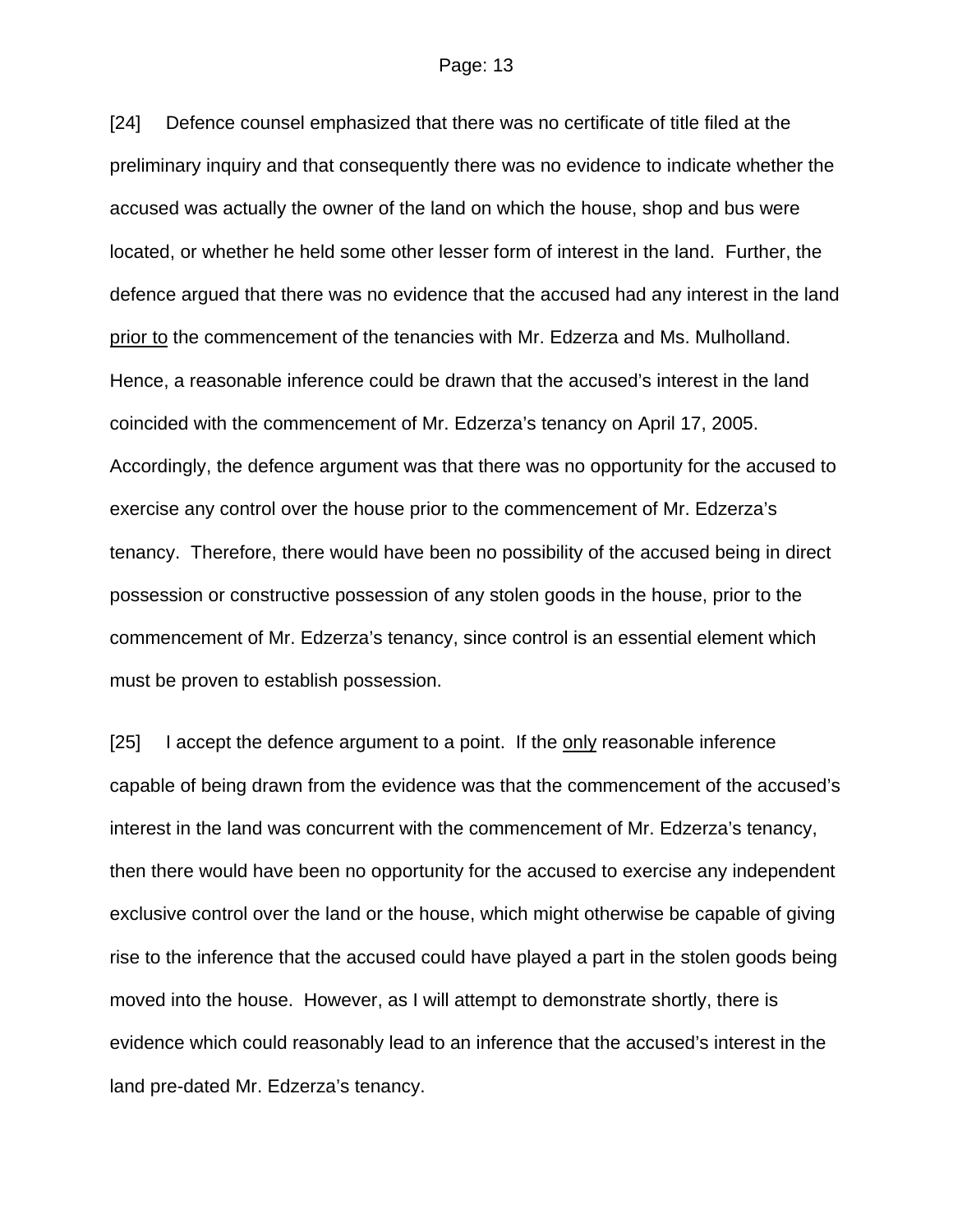[26] I also agree with the Crown that if this were simply a case of the accused being found in possession and control of the house, then absent any intervening circumstances, a reasonable inference could clearly be drawn that he also had knowledge about and control over any stolen property found in the house. However, the intervening tenancies give rise to the hypothetical possibility that the stolen goods were brought into the premises by either Mr. Edzerza or Ms. Mulholland, or indeed by Ms. Mulholland's boyfriend, Jerry Byrne. There was evidence that Mr. Byrne visited the house and stayed overnight from time to time during Ms. Mulholland's tenancy, and that he was the sole occupant of the house on the day Ms. Mulholland and Mr. Edzerza were arrested. Unfortunately, the Crown was unable to secure Mr. Byrne's attendance at the preliminary inquiry and we have no testimony from him. Rather, the only evidence of the various comings and goings within the house came from Mr. Edzerza and Ms. Mulholland. Thus, the Crown attempted to establish through its evidence that, as there was no evidence clearly linking Mr. Edzerza or Ms. Mulholland to the bulk of the stolen property, the possibility arises that the property must somehow be linked to the accused.

[27] Further to this argument, the Crown points in particular to the evidence of Ms. Mulholland that she did not bring any of the stolen goods into the house.<sup>13</sup> She also said that the stolen goods were not in the house when she first came to live there, although she was less clear about precisely when she first noticed some of the goods being present.<sup>14</sup>

l

<sup>&</sup>lt;sup>13</sup> Transcript, August 2, 2006, p. 57, lines 19-21.<br><sup>14</sup> Transcript, August 2, 2006, p. 57, lines 25-27; p. 58, lines 1-12.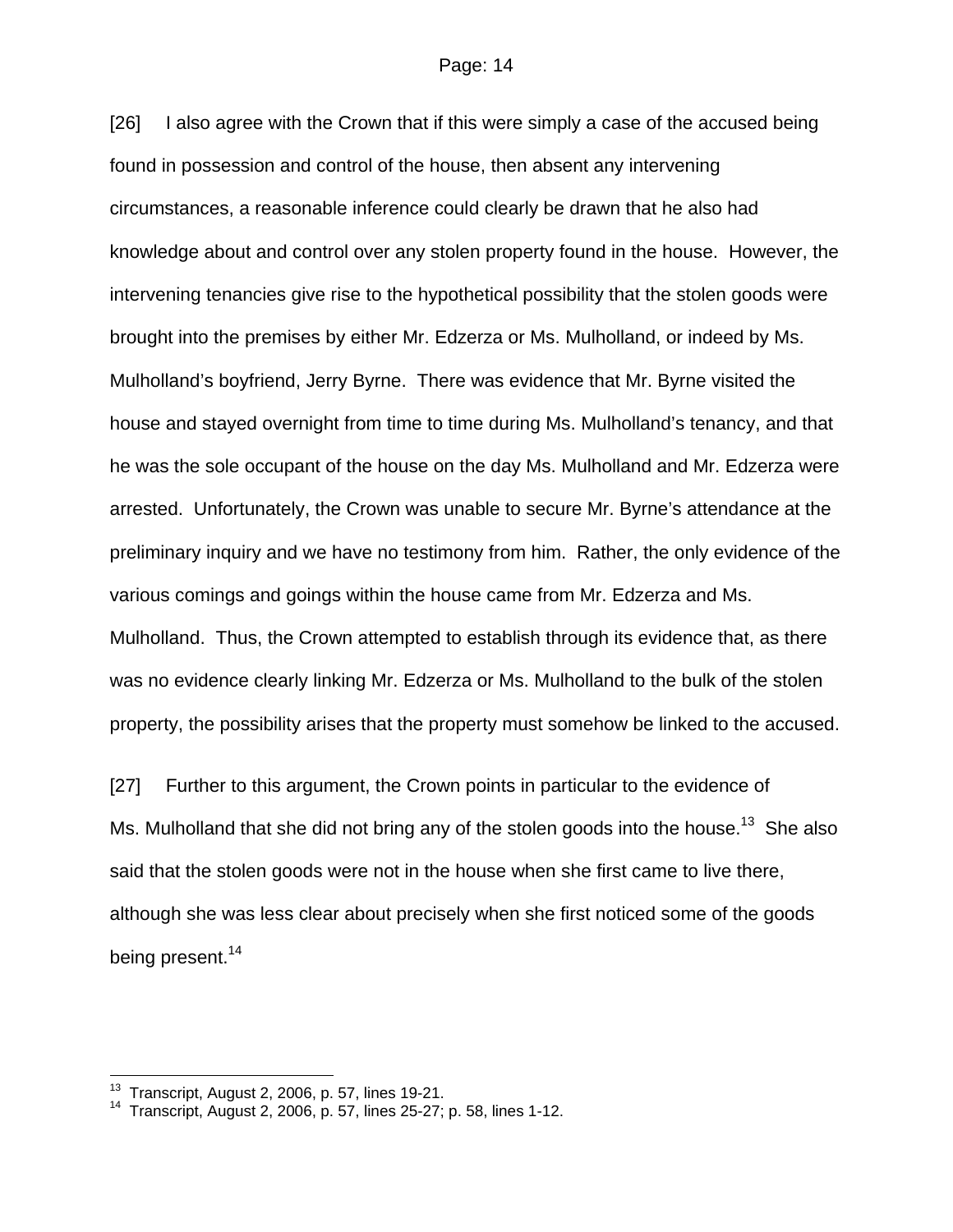[28] Mr. Edzerza also testified that he did not bring stolen property into the house.<sup>15</sup> He said that he couldn't recall whether Ms. Mulholland brought stolen property into the house.<sup>16</sup> He also couldn't recall whether some or all of the property was in the house when he moved in. $17$ 

[29] Therefore, the Crown says that it has effectively negatived the possibility of either Mr. Edzerza or Ms. Mulholland being responsible for bringing the stolen goods into the house. Accordingly, the Crown says that a trier of fact could draw a reasonable inference that the accused brought the stolen goods into the house, which would be evidence of his possession of those goods, by virtue of his knowledge and control.

[30] Of course, that argument ignores the competing reasonable inference that the property may be linked also to Mr. Byrne. However, the test for a committal for trial in cases where the evidence is entirely circumstantial only requires that the preliminary inquiry judge be satisfied that there is some evidence reasonably capable of supporting the inference which the Crown would ask the trier of fact to draw. The preliminary inquiry judge does not have to be satisfied that that is the only inference which can be drawn. Indeed, the evidence may give rise to other competing inferences which point to the accused's innocence. But the preliminary inquiry judge, and equally a judge reviewing a committal for trial in these circumstances, is not to concern him or herself with whether there are such competing inferences, but only whether the inference the Crown will ask the trier of fact to draw is reasonably possible, based upon the evidence.

<sup>&</sup>lt;sup>15</sup> Transcript, August 2, 2006, p. 94, lines 8-9.<br><sup>16</sup> Transcript, August 2, 2006, p. 94, lines 10-12.<br><sup>17</sup> Transcript, August 2, 2006, p. 92, lines 2-25.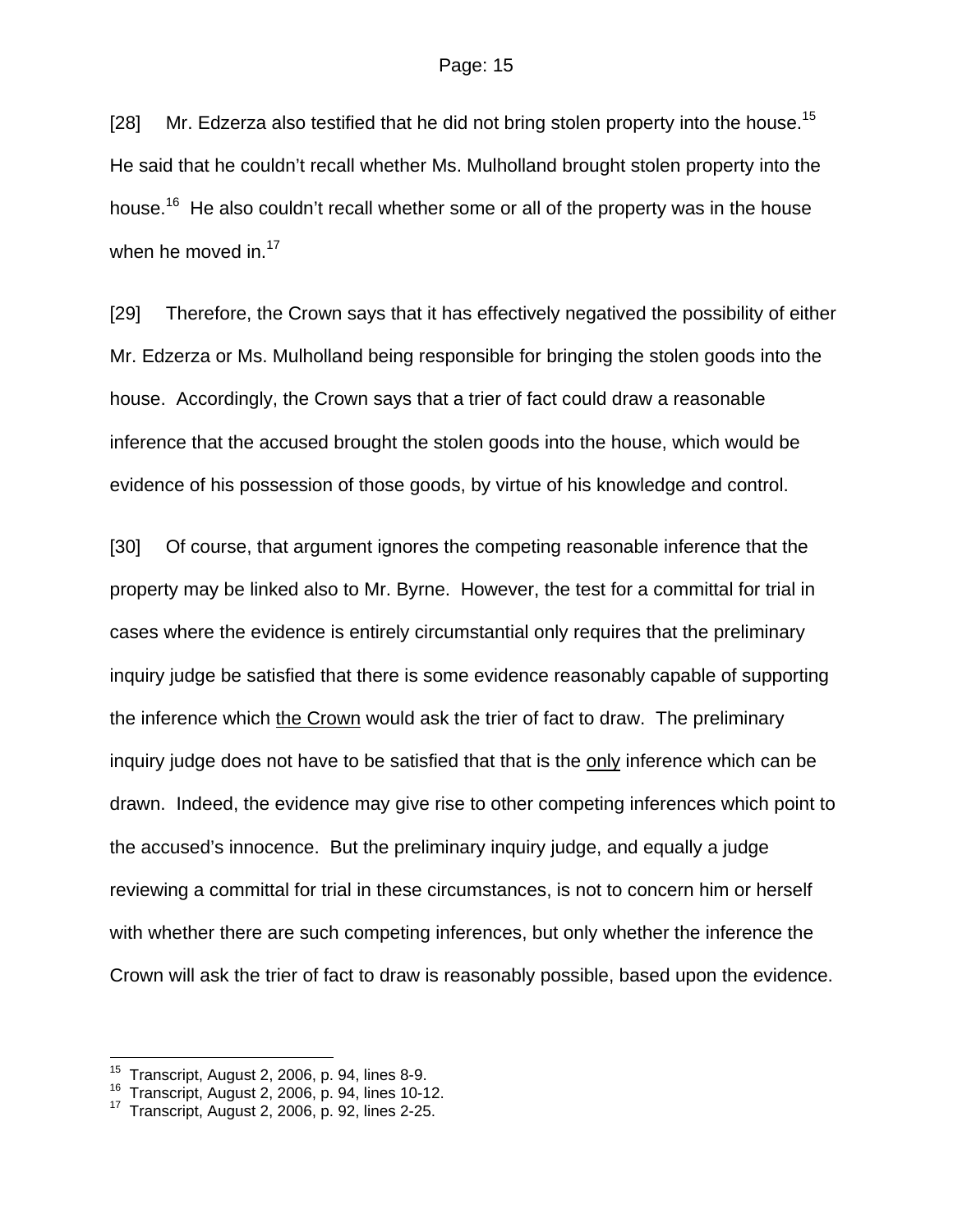Accordingly, the Crown says that it does not have to negative the possibility that Mr. Byrne brought the stolen goods into the house.

[31] While the law compels me to agree with the Crown's argument on this point, the existence of Mr. Byrne in the equation does tend to move the Crown's case towards the "mere suspicion" end of the spectrum, and away from the possibility of a reasonable inference implicating the accused. Indeed, if the evidence led at the trial of this matter is the same as that tendered at the preliminary inquiry, and if the principle from *Hodge's Case* were applied, there would seem to be no reasonable likelihood of a conviction. But, that is not my concern here.

[32] In any event, in my respectful view, notwithstanding the one factual error (or misstatement of fact) by the learned Territorial Court Judge with respect to the distance between the accused's home and the home in which the stolen property was located, and the other potential weaknesses in his analysis of the evidence, an independent assessment of the record shows that there was circumstantial evidence supporting the committal for trial.

[33] First, there was evidence linking the accused with the house in which the stolen property was found. That included the rental receipt respecting the house from the accused to Warren Edzerza, dated April 17, 2005, as well as the document issued by the accused to Kim Mulholland confirming that she had been renting "my house", that is, the accused's house, since April 18, 2005 and also that she was renovating the house into a duplex "to be completed by June 1, 2005."<sup>18</sup> Further, there was evidence from

Preliminary Inquiry, Exhibit #2 and Exhibit #A, respectively.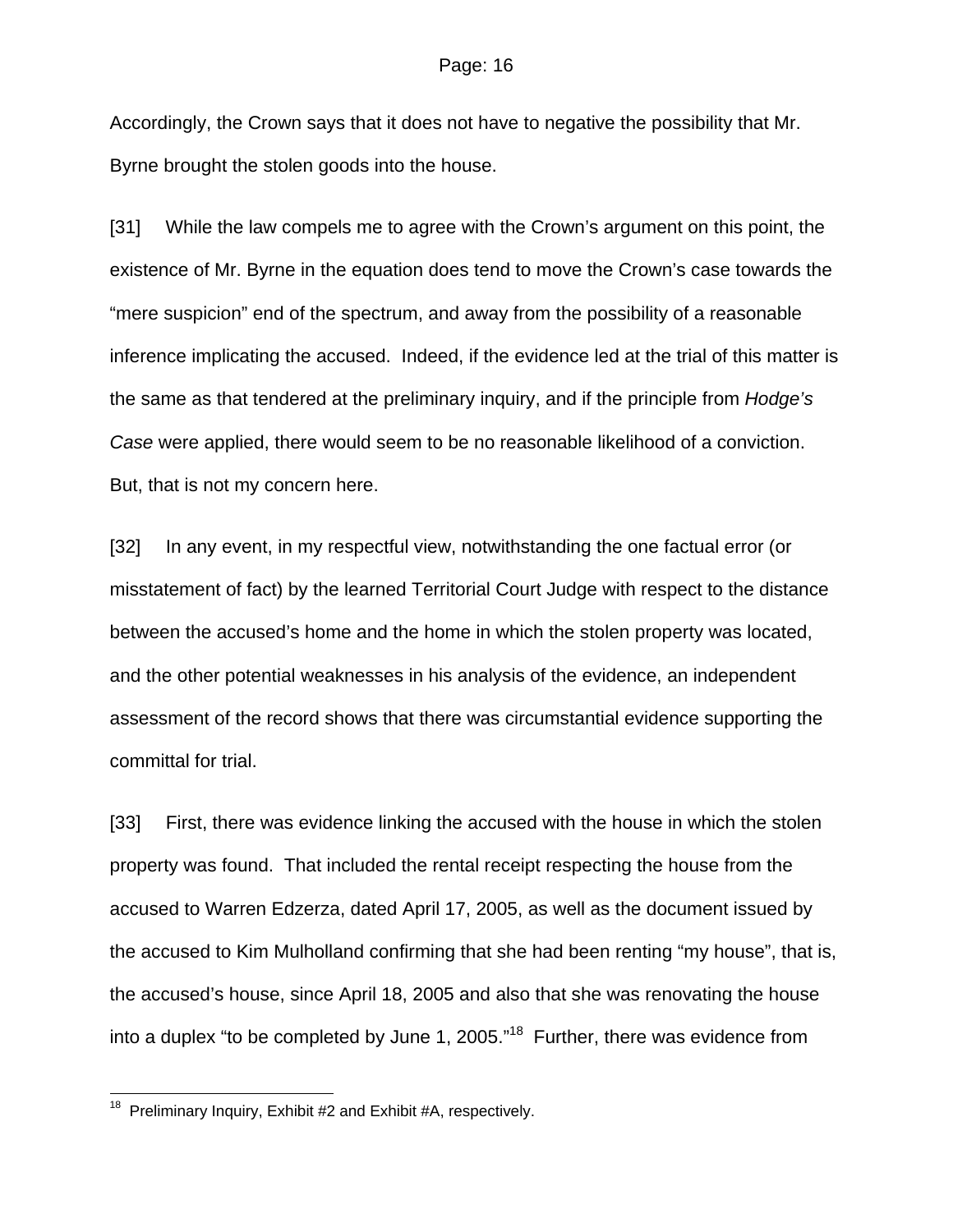Ms. Mulholland herself that she was renting a portion of the house and that she was renovating the kitchen area, the bathroom area, and the upstairs loft area in lieu of paying rent.<sup>19</sup> Ms. Mulholland was also clear that she was renovating "Rob's house", which was an obvious reference to the accused, Robert Gillespie.<sup>20</sup> With respect to the accused's interest in the land, Ms. Mulholland testified as follows:

- "Q. Now whose land was this, as far as you knew?
- A. As far as I knew, Warren was renting the place off of Rob Gillespie. $"^{21}$  (my emphasis)

[34] There was also evidence that, when Mr. Edzerza was shown a photocopy of the receipt from the accused dated April 17, 2005, he said "I was renting his place at the time" (my emphasis), again obviously referring to the accused's house. $22$ 

[35] The investigating officer, Cst. Bechtel, testified that the house containing the stolen goods was on a piece of property apparently belonging to the accused:

- "A. "It was his property and he was living outside in his - is what I understand, in his motor home bus, right beside the house.
- Q. And that's the information that you received from Cst. White or from someone else?
- A. I believe it was Cst. White  $\dots$  ".<sup>23</sup> (my emphasis)

Notwithstanding that Cst. Bechtel's evidence regarding the accused's apparent interest in the land on which the house was located was hearsay, it was nevertheless admissible and probative.

 $19$  Transcript, August 2, 2006, p. 45, lines 14-18.

<sup>&</sup>lt;sup>20</sup> Transcript, August 2, 2006, p. 47, lines 6-10.<br>
<sup>21</sup> Transcript, August 2, 2006, p. 52, lines 15-17.<br>
<sup>22</sup> Transcript, August 2, 2006, p. 78, line 10.<br>
<sup>23</sup> Transcript, August 2, 2006, p. 34, line 27; p. 35, lines 1-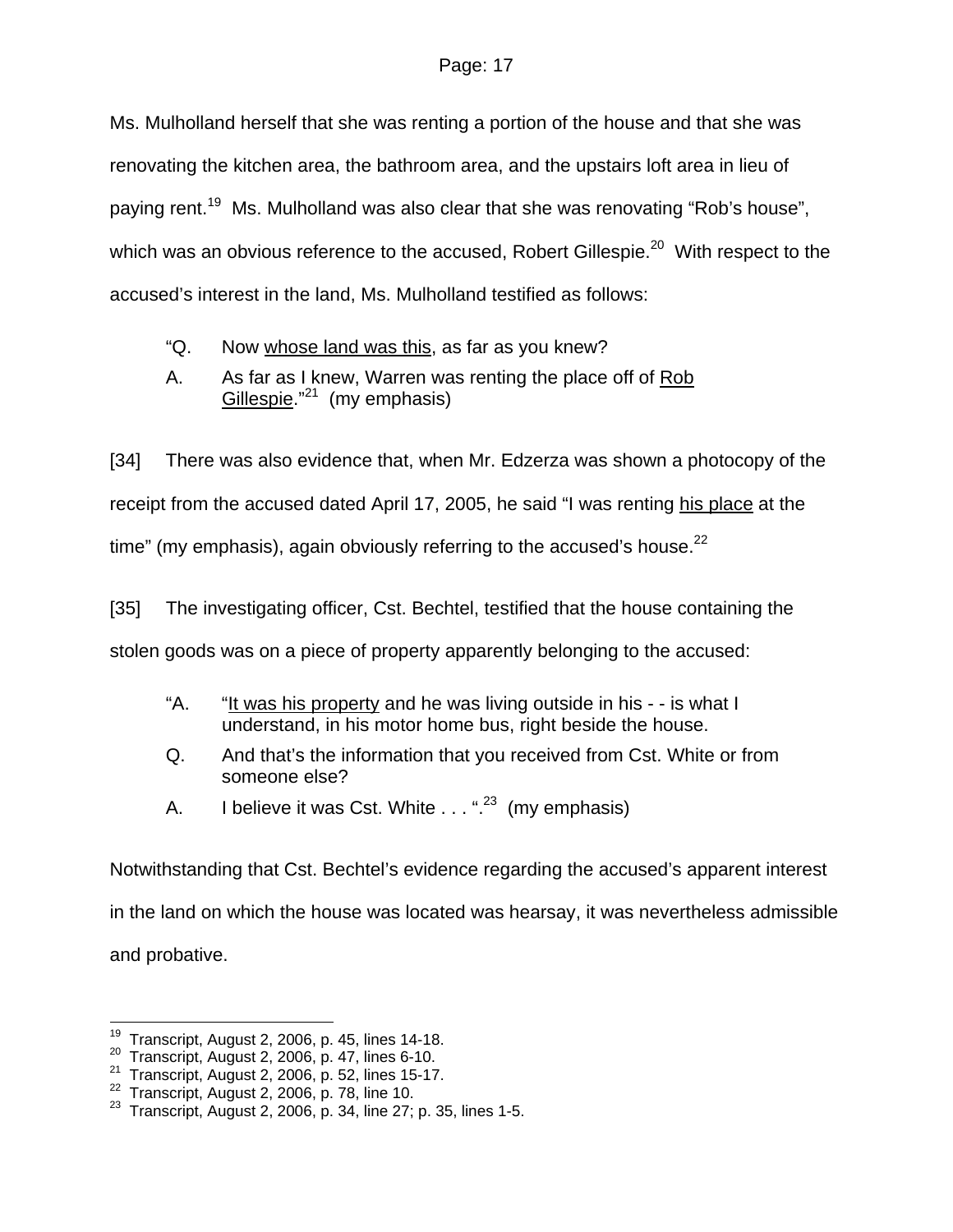[36] Cst. Bechtel also testified that he obtained the certificate of title for the property on which the house was located "later on", presumably meaning after the search on June 9, 2005, and that it was "in Mr. Gillespie's name".<sup>24</sup>

[37] Second, it seems to me that the linking of the accused to the real property in question could lead to a reasonable inference that the accused had control of the house prior to the commencement of the tenancies with Mr. Edzerza and Ms. Mulholland. That, in turn, could lead to the further inference that the accused had control of and knowledge about the stolen goods in the house.

[38] Third, Mr. Edzerza testified that he didn't believe there was anyone living in the house when he moved in. $^{25}$  If that evidence were to be accepted by a trier of fact, it could lead to a reasonable inference that the house was unoccupied prior to the Edzerza tenancy. That inference, coupled with the potential inference that the accused had an interest in the land prior to the Edzerza tenancy, and therefore control of the house and its contents, could, in turn lead to a reasonable inference that the accused had knowledge and control of the stolen goods within the house. Accordingly, he could be found to be in possession of those goods.

[39] Fourth, there is evidence which could reasonably suggest the accused had access to the house even during the Edzerza and Mulholland tenancies. Ms. Mulholland initially said that she changed the locks to the house as soon as she moved in $^{26}$  and that the accused did not have a key to access the house. However, she later said that she

<sup>&</sup>lt;sup>24</sup> Transcript, August 2, 2006, p. 36, lines 24-25.<br><sup>25</sup> Transcript, August 2, 2006, p. 91, lines 21-23.<br><sup>26</sup> Transcript, August 2, 2006, p. 59, lines 10-25.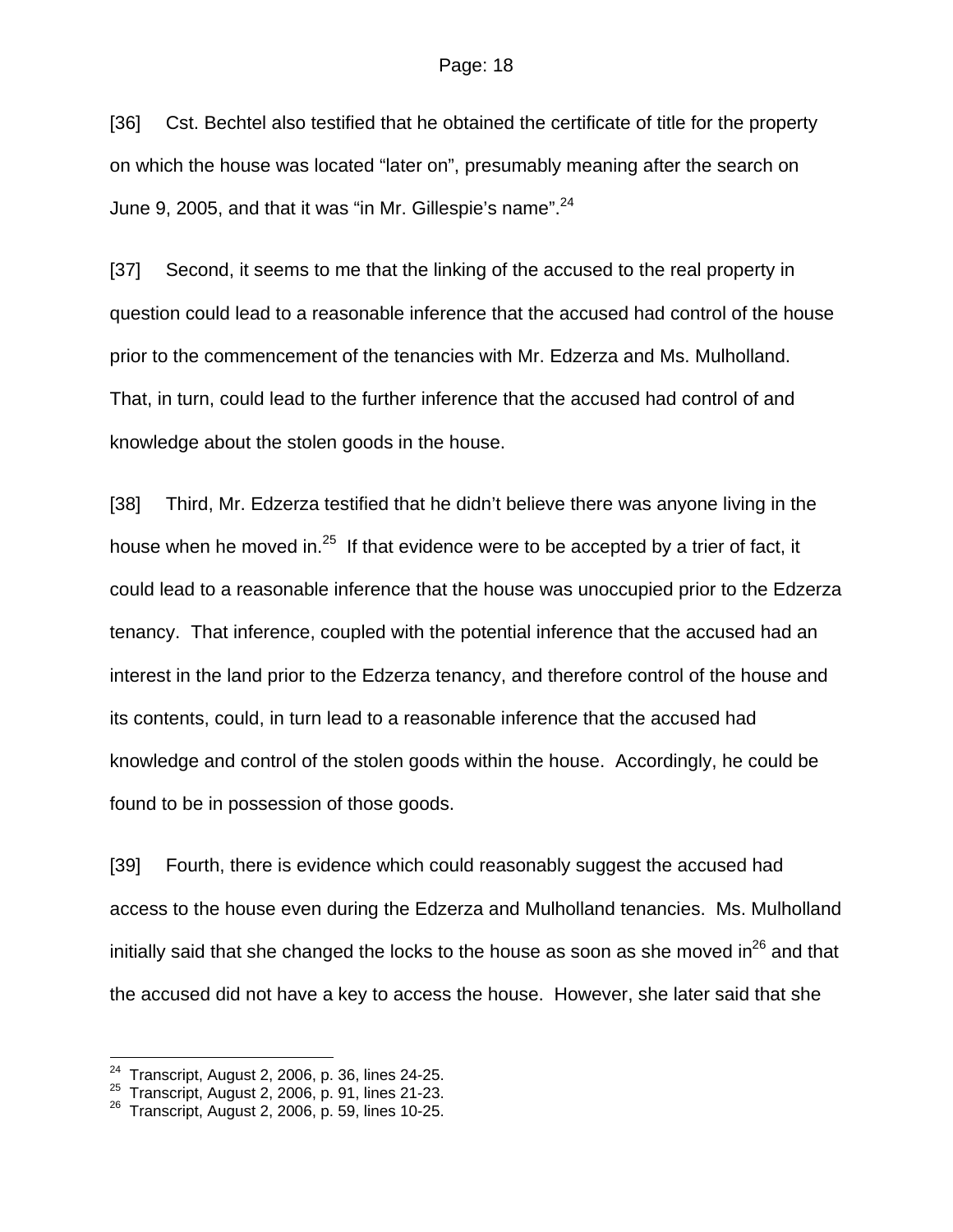couldn't remember if it was she or somebody else who changed those locks and she couldn't remember how it was that Mr. Edzerza happened to have a key to the house. Indeed, she allowed that it may have been Mr. Edzerza who changed the locks and gave her a key.<sup>27</sup> Thus, if a trier of fact were to accept Ms. Mulholland's evidence that she couldn't remember how it was the locks came to be changed, then it seems to me that a further reasonable inference could be drawn that she would be unable to say when the locks were changed or either who necessarily had keys to the locks. That, of course, leads to the possibility of a further reasonable inference that the accused had access to the house prior to the locks being changed and perhaps even after the locks were changed.

[40] On a related point, although Ms. Mulholland said that her boyfriend, Jerry Byrne, did not have a key to the house<sup>28</sup>, there was evidence that Mr. Byrne was the sole occupant of the house prior to the arrival of the police on June 9, 2005. Obviously then, Mr. Byrne had access to the house, apparently without a key. That, in turn, seems to allow for the possibility of a reasonable inference that the accused could also have gained access to the house.

[41] Further still, Mr. Edzerza testified that he never got any keys from anybody for the house<sup>29</sup>, which of course contradicts Ms. Mulholland. But, even ignoring that contradiction for the present purposes, if Mr. Edzerza's evidence on this point were to be accepted by a trier of fact, then it seems to me that it is capable of leading to the reasonable inference that, if Mr. Edzerza had access to the house without a key, then

<sup>&</sup>lt;sup>27</sup> Transcript, August 2, 2006, p. 60, lines 5-27; p. 61, lines 1-3.<br><sup>28</sup> Transcript, August 2, 2006, p. 59, lines 16-17.<br><sup>29</sup> Transcript, August 2, 2006, p. 96, lines 24-26.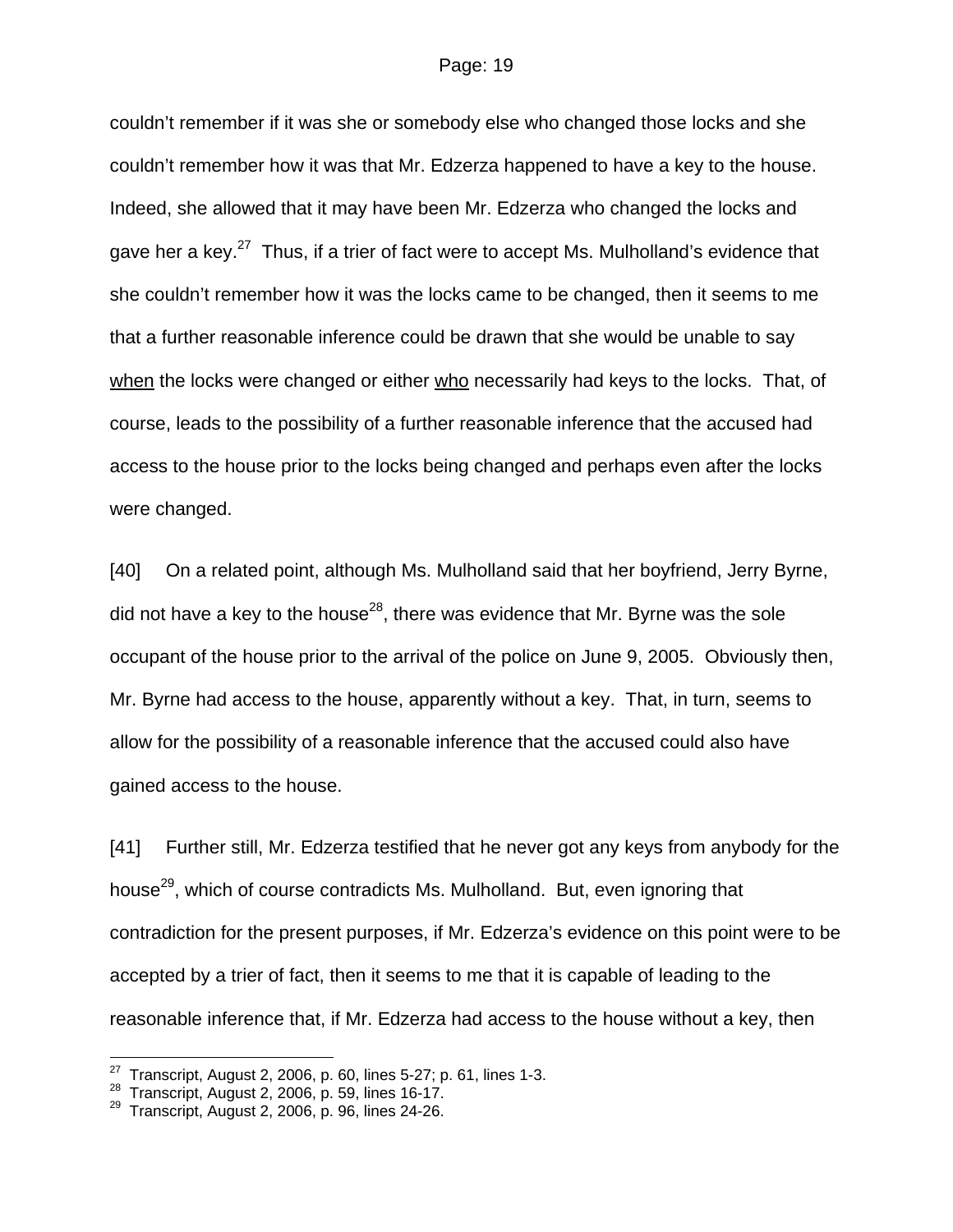others did as well, including the accused. Indeed, Mr. Edzerza testified that, as far as he was concerned, the accused had permission to enter the house when he was not present:

- "Q. Okay. When you were living there, did he ever come into the house to visit you?
- A. Oh, yeah.
- Q. If he'd have gone into the house - would you have had any objection if he had gone into the house without you being there, for example?
- A. No. Wouldn't have cared; you could have went in there and I wouldn't have cared.
- Q. You trusted him?
- A. Yeah. Yeah."<sup>30</sup> (my emphasis)

[42] Fifth, there is evidence that Mr. Edzerza's tenancy predated, perhaps significantly, Ms. Mulholland's tenancy. At the very least, there was evidence that it did so by one day, as the rental receipt from the accused to Mr. Edzerza is dated April 17, 2005, whereas the document respecting Ms. Mulholland says that she commenced renting on April 18, 2005. Further, Mr. Edzerza's statement, "Yeah, I was renting his place at the time", when shown the rent receipt of April 17, 2005, if interpreted to be in the past tense, could lead to the reasonable inference that he "was [already] renting" the house from the accused "at the time" the rent receipt was issued. Finally, when Mr. Edzerza was shown the rent receipt and asked whether that was the first one, the last one, or one of a series issued by the accused, he answered:

"I really can't recall. There may have been more. There may have been - that might have been the first, that might have been the last. I don't

l <sup>30</sup> Transcript, August 2, 2006, p. 104, lines 20-27; p. 105, lines 1-2.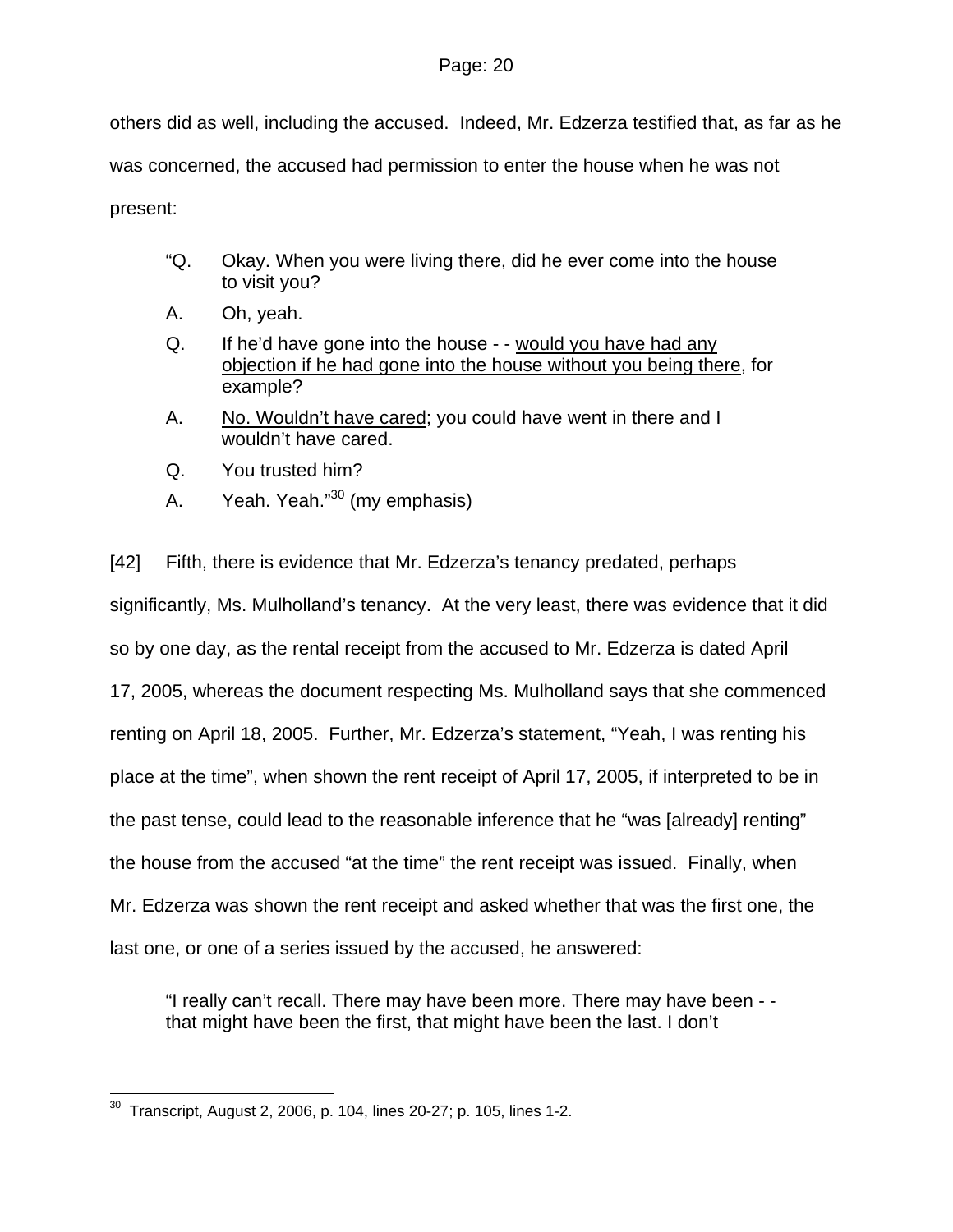know."31

Once again, taking this evidence as a whole, a trier of fact could reject Mr. Edzerza's professed lack of memory on the point and reasonably infer that this rental receipt was one of a series of receipts, some of which pre-dated the one from April 17, 2005. That in turn would support the possibility of a reasonable inference that his tenancy commenced prior to April 17, 2005.

[43] Thus, there is evidence upon which a trier of fact could reasonably infer that the accused had access to and indeed control over the house prior to Ms. Mulholland's occupancy and the changing of the locks which she testified about.

[44] Lastly, I disagree with the defence submission that there is no evidence that the accused had any need to access the house for repairs or maintenance.<sup>32</sup> On the contrary, there is evidence that Ms. Mulholland, with or without the assistance of Mr. Byrne and/or Mr. Edzerza, had undertaken to do certain renovations to the house in lieu of payment of rent. Given that circumstance, it would not be an unreasonable inference that the accused, as landlord, would have had the need to access the house from time to time for the purpose of overseeing those renovations.

[45] For these reasons, I conclude that there is evidence which is reasonably capable of giving rise to a number of possible inferences which could support a finding that the accused had access to the house, either before the Edzerza and Mulholland tenancies when the house was vacant, or during those tenancies. Those potential inferences

 $31$  Transcript, August 2, 2006, p. 79, lines 9-11.<br> $32$  Applicant's Factum, p. 18, lines 2-6.